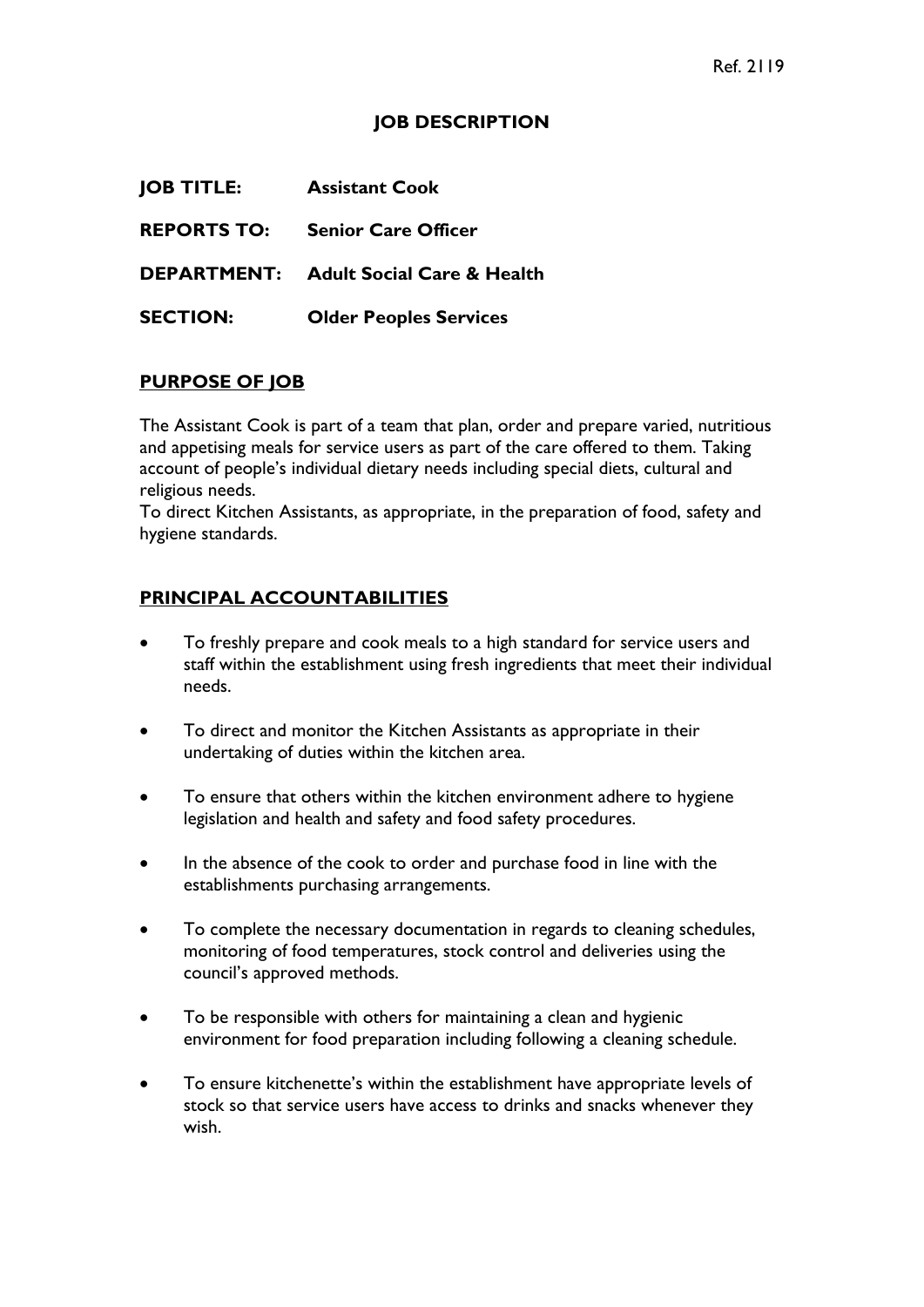- To attend mandatory training and refresher courses as required. To develop own knowledge and skills through attending regular supervisions and training sessions as identified through a Personal Development Plan.
- To uphold the Councils policies for anti discriminatory practice and equality of opportunity including the Equalities Policy.

The list of duties in the job description should not be regarded as exclusive or exhaustive. There will be other duties and requirements associated with your job and, in addition, as a term of your employment you may be required to undertake various other duties as may reasonably be required.

Your duties will be set out in the above job description but please note that the Council reserves the right to update your job description, from time to time, to reflect changes in, or to your job.

You will be consulted about any proposed changes.